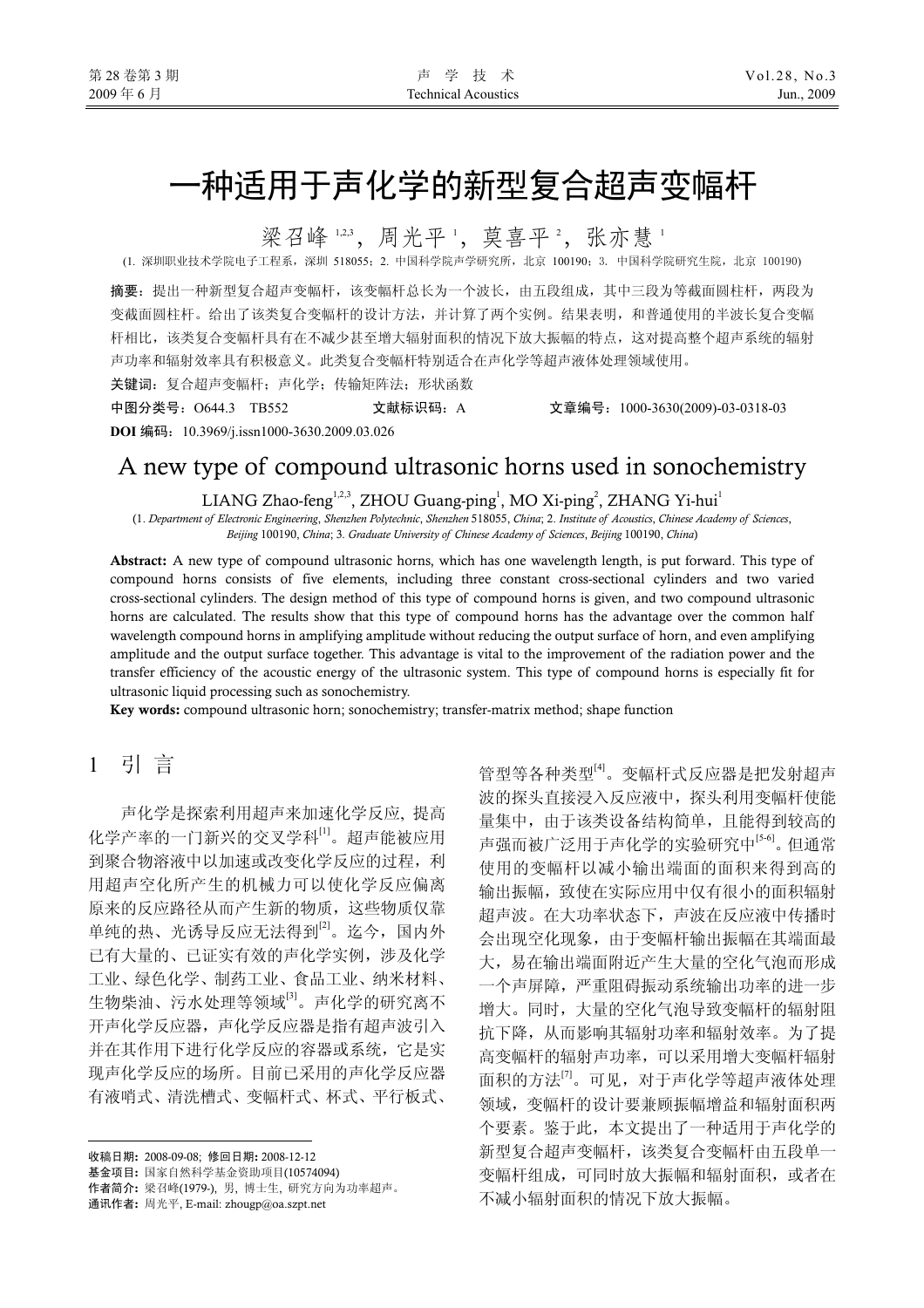### 2复合超声变幅杆的结构

本文提出的新型复合超声变幅杆基本结构如 图 1 所示。其中Ⅰ为输入端,Ⅴ为输出端。Ⅰ、Ⅲ、 Ⅴ三部分均为等截面圆柱杆,其截面直径分别为 *D1*、*D2*、*D3*,长度分别为 *l1*、*l3*、*l5*。Ⅱ、Ⅳ两部分 为变截面圆柱杆,其形状函数可取为圆锥型、指数 型、悬链线型、高斯型、余弦型等,两部分的长度 分别为 *l2*、*l4*。和普通半波长复合变幅杆不同,为 了达到在不减小输出面积的情况下放大振幅的目 的,并且避免应力过度集中,该复合变幅杆的总长 为一个波长。为满足一维条件,变幅杆各部分的横 向尺寸均小于 1/4 波长。



#### 3 设计方法

对于具有不同形状函数的单一变幅杆以及各 种复合变幅杆的设计,已有成熟的理论。现有的设 计方法包括波动方程法、等效电路法、机械阻抗相 等法、传输矩阵法等[8]。对于复合变幅杆,一般采 用传输矩阵法设计最为简便。传递矩阵法的基本思 想是把复杂的线性弹性系统,分成若干单元,各单 元之间的特性用矩阵表示,再把这些矩阵相乘,求 出表示整个系统特性的矩阵,最后利用边界条件, 得到系统振动特性。

对复合变幅杆,某一形状函数的单一变幅杆即 为一个单元,设第 *i* 级单一变幅杆可表示为一等效 四端网络:

$$
\begin{bmatrix} F_{i+1} \\ v_{i+1} \end{bmatrix} = \begin{bmatrix} \alpha'_{11} & \alpha'_{12} \\ \alpha'_{21} & \alpha'_{22} \end{bmatrix} \begin{bmatrix} F_i \\ v_i \end{bmatrix}
$$
 (1)

其中 *F<sub>i</sub>* 、 *v<sub>i</sub> 及 F<sub>i+1</sub> 、 ν<sub>i+1</sub> 分别为作用在第 <i>i* 级变 幅杆输入端及输出端的力和振动速度, $\alpha'_{11}$ 、 $\alpha'_{12}$ 、  $\alpha_{\scriptscriptstyle 21}^{\scriptscriptstyle j}$ 、 $\alpha_{\scriptscriptstyle 22}^{\scriptscriptstyle j}$ 为第 *i* 级变幅杆的等效四端网络各参量。

若复合变幅杆共有 *n* 级,由于各级之间截面上 的力和速度连续,按其组合的顺序,将各网络矩阵 相乘后,可简化为一个四端网络:

$$
\begin{bmatrix} F_{n+1} \\ v_{n+1} \end{bmatrix} = \begin{bmatrix} \alpha_{11} & \alpha_{12} \\ \alpha_{21} & \alpha_{22} \end{bmatrix} \begin{bmatrix} F_1 \\ v_1 \end{bmatrix}
$$
 (2)

这里 *F*<sub>1</sub>、 γ<sub>*F<sub>n+1</sub>、 ν<sub>n+1</sub> 分别为作用在整个复合</sub>* 变幅杆输入端及输出端的力和振动速度。当复合变 幅杆边界自由时, 即  $F_1 = F_{n+1} = 0$ , 令式(2)中的 α<sub>12</sub> = 0, 即可得复合变幅杆的频率方程。此外,由式(2)还可 求出复合变幅杆的放大系数为  $M=|v_{n+1}/v_1| = |\alpha_{22}|$ 。

文献[9-10]给出了等截面杆、直圆锥杆、指数 型杆、悬链线型杆、余弦型杆等常见形状函数圆截 面单一变幅杆的等效四端网络各参量,在设计时可 将各形状函数变幅杆的传输矩阵编制成子程序,再 按组成类型顺序调用,即可方便地求出复合变幅杆 的频率方程和放大系数等关系式,利用频率方程即 可设计复合变幅杆。

#### 4 设计实例

设变幅杆工作频率为 20kHz, 材料为 45 知, Ⅱ、Ⅳ两部分取直圆锥杆,利用传输矩阵法分别设 计了两个复合变幅杆,具体尺寸见表 1,表中各尺 寸单位均为 mm。*N*、*M* 分别为面积放大系数和振 幅放大系数。由表 1 可见,1 # 复合变幅杆在输出面 积没有减小的情况下,振幅放大了 6.3 倍; 2 复合 变幅杆在输出面积增大 2.25 倍的情况下,振幅放大 了 4.5 倍。图 2 给出了这两个复合变幅杆归一化的 位移与应力分布曲线。图 3 是按表 1 中设计尺寸加 工的变幅杆实物图,采用文献[11]的方法测得 1 "复 合变幅杆的共振频率为 20.14Hz, 放大系数为 5.7; 2 # 复合变幅杆的共振频率为 20.23Hz,放大系数为 4.2。可见,实测结果和理论计算结果符合较好。

作为比较,计算了两个含圆锥形过渡段的等长 圆柱阶梯形半波长复合变幅杆,见表 2。表 2 中工 作频率、材料、*D1*、*D2*、*l1*、*l3* 分别与表 1 中相同。 由表 2 可见,普通使用的半波长复合变幅杆,都是 以减小变幅杆的输出面积为代价来达到放大振幅 的目的的。对照表 1 和表 2 可知, 本文提出的新型 复合变幅杆与传统的半波长复合变幅杆相比有着 明显的优势,能在不减小甚至增大辐射面积的情况

表 1 新型复合变幅杆的两个设计实例 **Table 1 Two design examples of new-type compound horn** 

|  |                                                      |  |  |  |  |  | $D_1$ $D_2$ $D_3$ $l_1$ $l_2$ $l_3$ $l_4$ $l_5$ N M |  |
|--|------------------------------------------------------|--|--|--|--|--|-----------------------------------------------------|--|
|  |                                                      |  |  |  |  |  | $1^{\#}$ 60 20 60 30 40 30 40 113 1.0 6.3           |  |
|  |                                                      |  |  |  |  |  | $2^{\#}$ 40 15 60 30 70 30 40 112 2.25 4.5          |  |
|  | 士 ^   米 ** 业 ** 14 右 人 ** ** ** ** ** ** ** ** ** ** |  |  |  |  |  |                                                     |  |

表 2 普通半波长复合变幅杆的两个设计实例

**Table 2 Two design examples of common half wavelength compound horn** 

|  |  |  | $D_1$ $D_2$ $l_1$ $l_2$ $l_3$ N M |  |
|--|--|--|-----------------------------------|--|
|  |  |  | $1^{\#}$ 60 20 30 93 30 0.11 4.6  |  |
|  |  |  | $2^{\#}$ 40 15 30 89 30 0.14 4.1  |  |